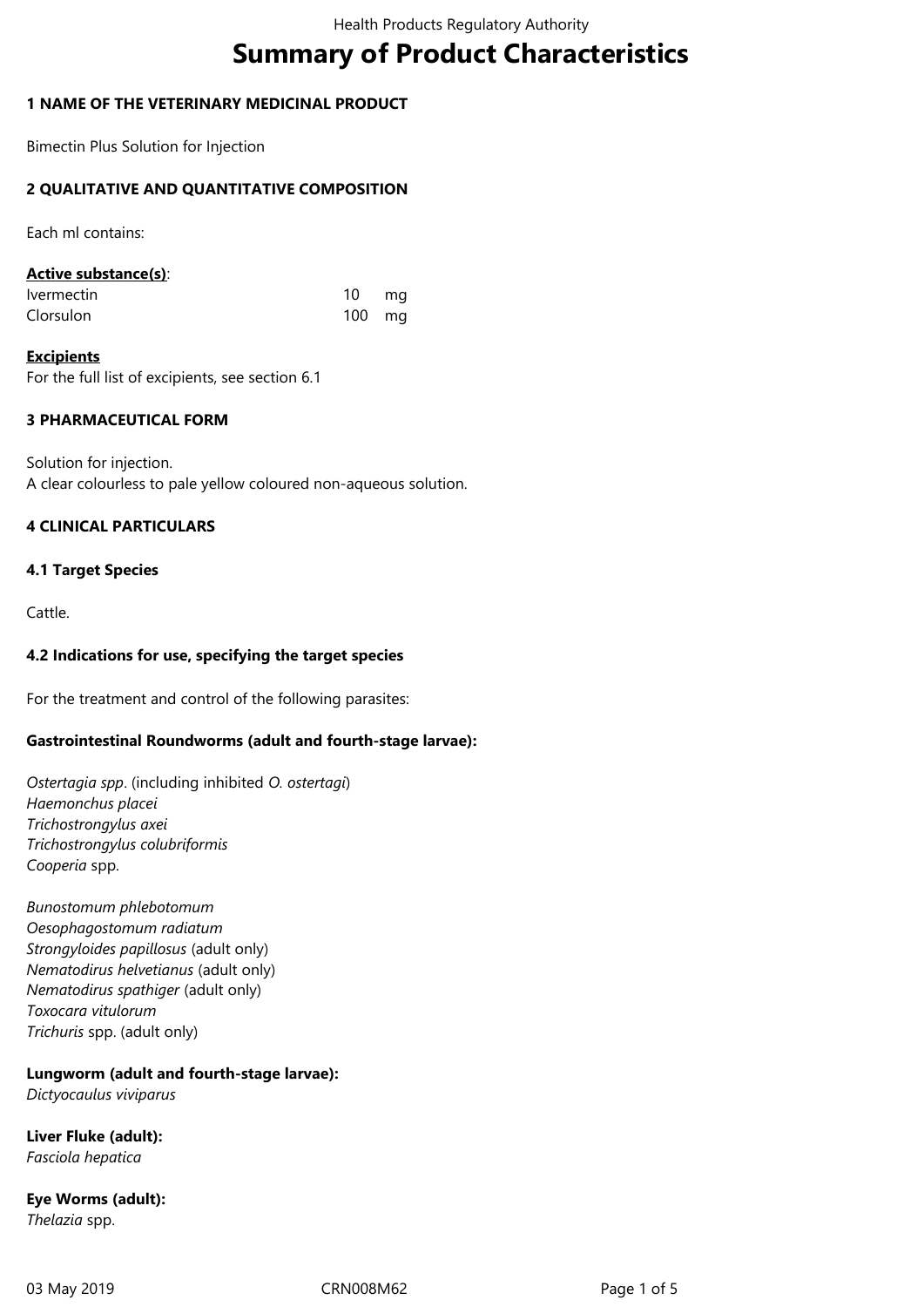# **Warbles (parasitic stages):**

*Hypoderma bovis H. lineatum*

## **Mange mites:**

*Psoroptes bovis Sarcoptes scabiei var. bovis* 

**Sucking Lice:** *Linognathus vituli Haematopinus eursternus Solenopotes capillatus* 

The veterinary medicinal product may also be used as an aid in the control of biting lice (*Damalinia bovis*) and the mange mite *Chorioptes bovis*, but complete elimination may not occur.

# **Persistent Activity**

When cattle have to graze on pasture contaminated with infective larvae of cattle nematodes, treatment with the product at the recommended dose rate can control re-infection with *Haemonchus placei* and *Cooperia* spp., acquired up to 14 days after treatment, *Ostertagia ostertagi* and *Oesophagostomum radiatum* acquired up to 21 days after treatment and *Dictyocalus viviparus* acquired up to 28 days after treatment.

## **4.3 Contraindications**

Do not use intramuscularly or intravenously. This product is registered for use in cattle only. Do not use in other species as severe adverse reactions, including fatalities in dogs, may occur.

Do not use in animals with known hypersensitivity to the active substance or to any of the excipients.

## **4.4 Special warnings for each target species**

Care should be taken to avoid the following practices because they increase the risk of development of resistance and could ultimately result in ineffective therapy:

- Too frequent and repeated use of anthelmintics from the same class, over an extended period of time.

- Underdosing, which may be due to underestimation of body weight, misadministration of the product, or lack of calibration of the dosing device (if any).

Suspected clinical cases of resistance to anthelmintics should be further investigated using appropriate tests (e.g. Faecal Egg Count Reduction Test). Where the results of the test(s) strongly suggest resistance to a particular anthelmintic, an anthelmintic belonging to another pharmacological class and having a different mode of action should be used.

#### **4.5 Special precautions for use**

#### **Special precautions for use in animals**

Veterinary advice should be sought on appropriate dosing programmes and stock management to achieve adequate parasite control, and to reduce the likelihood of anthelmintic resistance developing. Veterinary advice should also be sought if the product does not achieve the desired clinical effect, as other diseases, nutritional disturbances or anthelmintic resistance might be involved.

Avermectins may not be well tolerated in non-target species. Cases of intolerance resulting in fatalities have been reported in dogs, especially Collies, Old English Sheep Dogs and related breeds or crosses, and also in turtles/tortoises.

Divide doses in excess of 10 ml between different injection sites and use different sites to those used for other parenteral medications.

Swab septum before removing each dose. Avoid the introduction of contamination during use. When using the 250 ml and 500 ml pack sizes, use only automatic syringe equipment. For the 50 ml pack size, the use of a multidose syringe is recommended.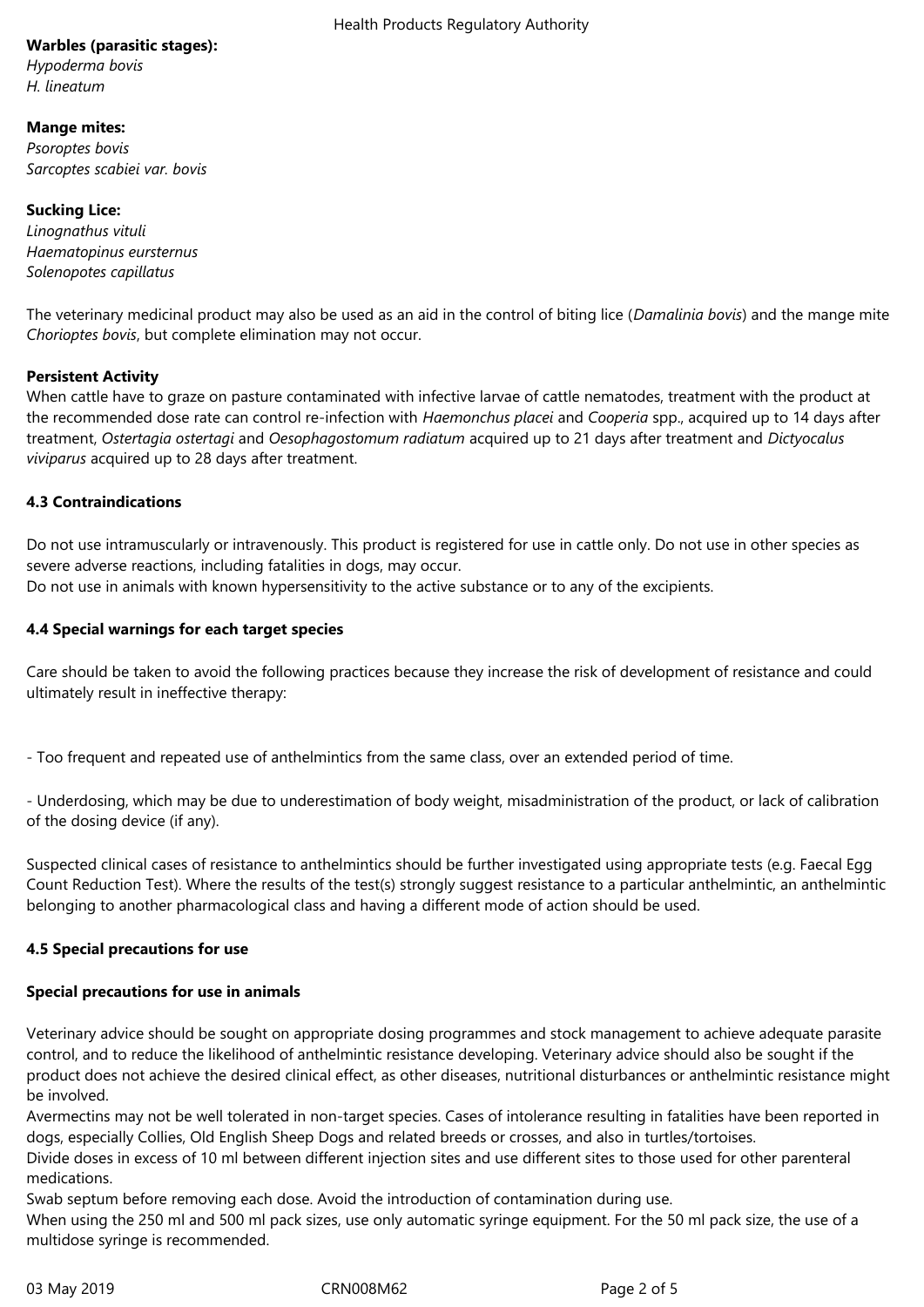#### Health Products Regulatory Authority

# **Special precautions to be taken by the person administering the medicinal product to animals**

Do not eat, drink or smoke while handling the product.

Wash hands after use.

Take care to avoid self-administration; the product may cause local irritation and/or pain at the site of injection.

In the event of accidental skin contact, wash the affected area immediately with soap and water. If accidental eye exposure occurs, flush the eyes immediately with water.

In case of accidental self-injection, seek medical advice immediately and show the package leaflet or the label to the physician.

#### **4.6 Adverse reactions (frequency and seriousness)**

Transitory discomfort has been observed in some cattle following subcutaneous administration. Soft tissue swellings may occur at the site of injection. These reactions resolve over time without treatment.

#### **4.7 Use during pregnancy, lactation or lay**

The product is safe for use at any stage of pregnancy or lactation. However, the product is not permitted for use in animals producing milk for human consumption, including pregnant animals intended to produce milk for human consumption. The product will not affect the fertility of cows and bulls and can be given to all ages of animals including young calves.

#### **4.8 Interaction with other medicinal products and other forms of interactions**

No interactions have been identified with other products.

#### **4.9 Amounts to be administered and administration route**

To ensure administration of a correct dose, bodyweight should be determined as accurately as possible. The accuracy of the dosing device should be checked. If animals are to be treated collectively rather than individually they should be grouped according to their bodyweight and dosed accordingly, in order to avoid under- or overdosing. The product should be given only by subcutaneous injection at the recommended dosage level of 1 ml/50 kg bodyweight (based on a dosage level of 200 mcg ivermectin plus 2 mg clorsulon per kg bodyweight) under the loose skin in front of, or behind, the shoulder. Divide doses greater than 10 ml between two injection sites. A sterile 17 gauge ½-inch (15-20 mm) needle is recommended. When the temperature of the product is below 5ºC, difficulty in administration may be encountered due to increased viscosity. Warming the product and injection equipment to about 15ºC will greatly increase the ease with which the product can be injected. Different injection sites should be used for other parenteral products.

#### **4.10 Overdose (symptoms, emergency procedures, antidotes), if necessary**

The administration of 5 ml per 50 kg bodyweight (5 x the recommended dose rate.) resulted in injection site lesions (including swelling, sensitivity, oedema and inflammation). No other drug-related adverse reactions are expected.

#### **4.11 Withdrawal period(s)**

Meat and offal: 66 days. Not permitted for use in animals producing milk for human consumption, including pregnant animals intended to produce *milk for human consumption*.

#### **5 PHARMACOLOGICAL or IMMUNOLOGICAL PROPERTIES**

# ATC Vet Code: QP54AA51 Pharmacotherapeutic Group: Endectocides, ivermectin combinations.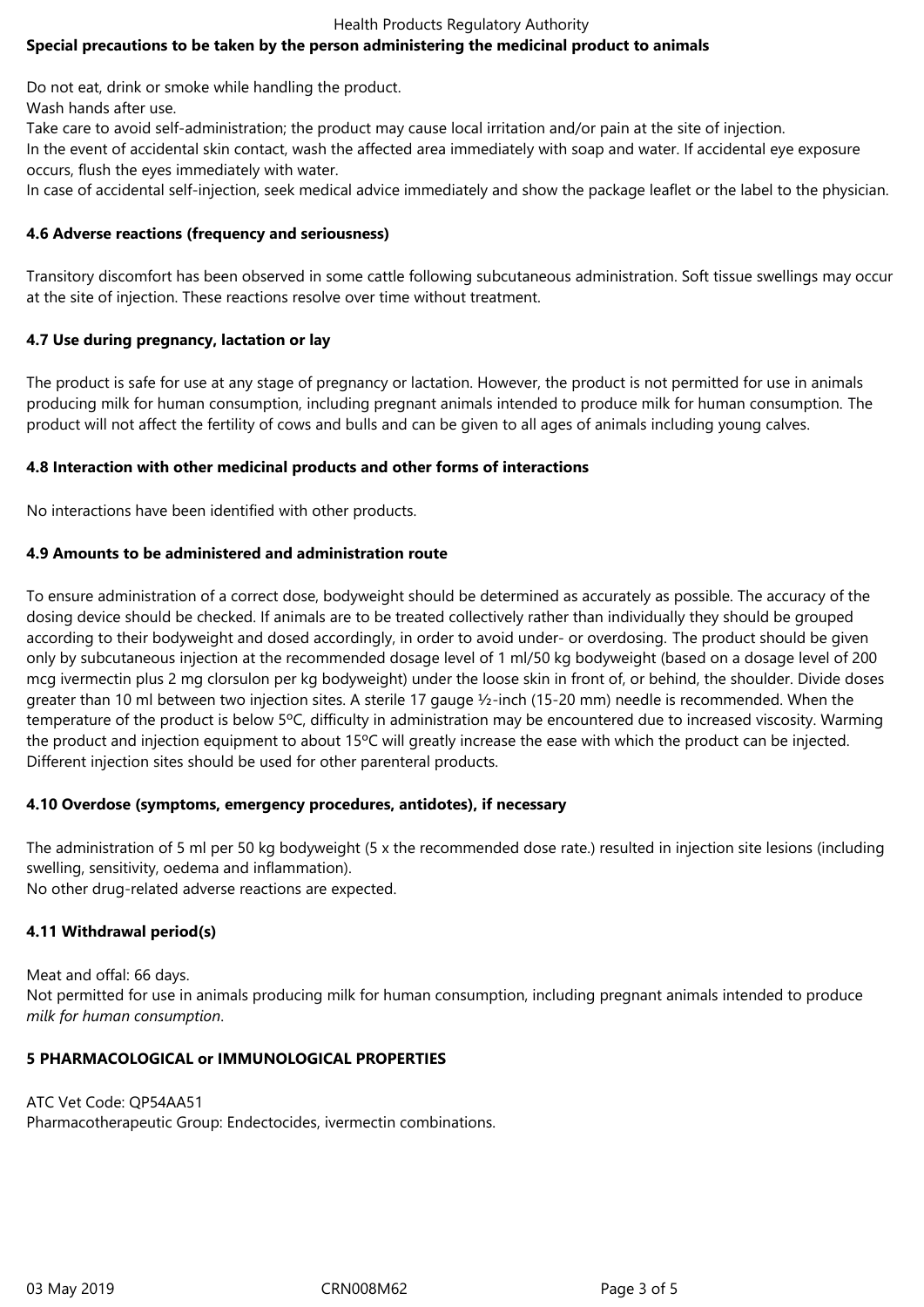## **5.1 Pharmacodynamic properties**

#### **Ivermectin**

Ivermectin is a member of the macrocyclic lactone class of endectocides which have a unique mode of action. Compounds of the class bind selectively and with high affinity to glutamate-gated chloride ion channels which occur in invertebrate nerve and muscle cells. This leads to an increase in the permeability of the cell membrane to chloride ions with hyperpolarization of the nerve or muscle cell, resulting in paralysis and death of the parasite. Compounds of this class may also interact with other ligand-gated chloride channels, such as those gated by the neurotransmitter gamma-aminobutyric acid (GABA).

The margin of safety for compounds of this class is attributable to the fact that mammals do not have glutamate-gated chloride channels, the macrocyclic lactones have a low affinity for other mammalian ligand gated chloride channels and they do not readily cross the blood-brain barrier.

## **Clorsulon**

Clorsulonis rapidly absorbed into the circulating blood. Erythrocytes with bound drug as well as plasma areingested by *Fasciola* spp. Adult *Fasciola* spp. are killed by clorsulon because of inhibition of enzymes in the glycolytic pathway, which is their primary source of energy.

## **5.2 Pharmacokinetic particulars**

## Maximum plasma concentration

After subcutaneous administration of 2 mg clorsulon and 0.2 mg ivermectin per kg bodyweight, maximum plasma concentrations of ivermectin (Cmax: 65.80 ng/ml) were achieved 1-2 days after treatment and maximum plasma concentrations of clorsulon (Cmax: 2.58 µg/ml) were achieved approximately 8 hours after treatment

## Excretion: length of time and route

A dose rate of 2 mg clorsulon and 0.2 mg ivermectin per kg bodyweight was administered by subcutaneous injection. For ivermectin, liver had the highest average residues, peaking on day 7 post dose at an average of 220 ppb. Depletion followed so that by days 28 and 35 the liver residues were 11 and 6 ppb respectively. Fat residues also peaked on day 7 at an average of 160 ppb. They decreased to 6 and 4 ppb by days 28 and 35 respectively. Muscle and kidney residues were negligible at 1 and 2 ppb respectively by day 28.

For clorsulon, kidney had the highest average residues of 0.54 ppm (540ppb) on day 3 post dose. At the same time, liver averaged 0.20 ppm, muscle averaged 0.06 ppm and fat averaged 0.02 ppm. Rapid depletion followed, resulting in average residues at or below the detection limit of 0.01 ppm by day 21 for all tissues.

In cattle receiving a single dose of tritium-labelled ivermectin (0.2-0.3 mg/kg bodyweight), analyses showed that composites of faeces collected during the first 7 days after dosing contained almost all the dosed radioactivity, only about 1-2% being excreted in the urine. Analyses of the faeces showed that about 40-50% of the excreted radioactivity was present as unaltered drug. The remaining 50-60% was present as metabolites or degradation products.

During the first 7 days following intra-ruminal administration of 7 mg/kg clorsulon to a 270 kg steer, about 90% of the radiolabel in the administered dose was found in the urine (25%) and the faeces (65%).

# **6 PHARMACEUTICAL PARTICULARS**

#### **6.1 List of excipients**

Glycerol Formal Propylene Glycol Ethanolamine

#### **6.2 Major incompatibilities**

None known.